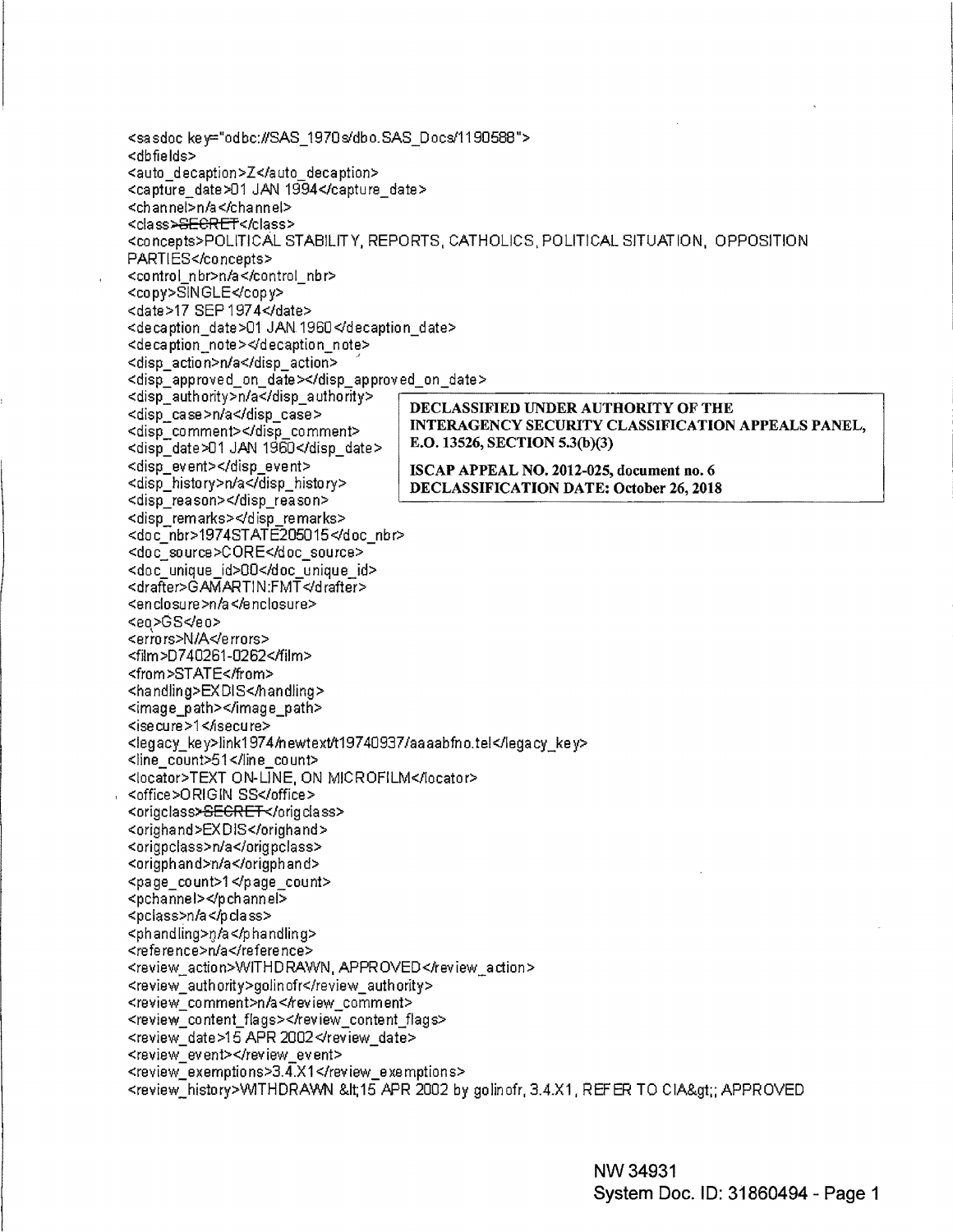<25 APR 2002 by golinofr&gt;</review\_history> <review\_markings>

Not releasable under either Executive Order or other law or regulation US Department of State EO Systematic Review 30 JUN 2005

</review\_markings> <review\_media\_id></review\_media\_id> <review referrals>CIA</review referrals> <review-release date>n/a</revlew release date> <review\_release\_event>n/a </review\_release\_event> <review transfer date></rev iew transfer date> <review withdrawn fields>n/a</review withdrawn fields> <secure>OPEN</secure> <status>NATIVE</status> <subject>OPPOSITION POLITICAL ACTIVITY, VIETNAM FOR AMB LODGE PERSONAL EYES ONLY FROM AMB MARTIN $\triangleleft$ subject $\triangleright$  1 <tags>PINT, VS</tags> <to>ROME<to> <type>TE< $\lambda$ ype> </dbfields>  $<$ markings $>$ Not releasable under either Executive Order or other law or regulation US Department of State EO Systematic Review 30 JUN 2005 </markings> <msgtext> SECRET—

PAGE 01 STATE 205015

10 ORIGIN SS-30 f

INFO OCT-01 IS0-00 /031 R

DRAFTED BY EA:GAMARTIN:FMT APPROVED BY EA:RHMILLER S/S-WHLUERS DESIRED DISTRIBUTION EA ONLY

050438 R 172329Z SEP 7 4 FM SECSTATE WASHDC TO AMEMBASSY ROME

 $S$   $E$   $C$   $R$   $E$   $T$  STATE 205015

EXDIS

E.O. 11652:GDS TAGS: PINT, VS SUBJECT: OPPOSITION POLITICAL ACTIVITY, VIETNAM